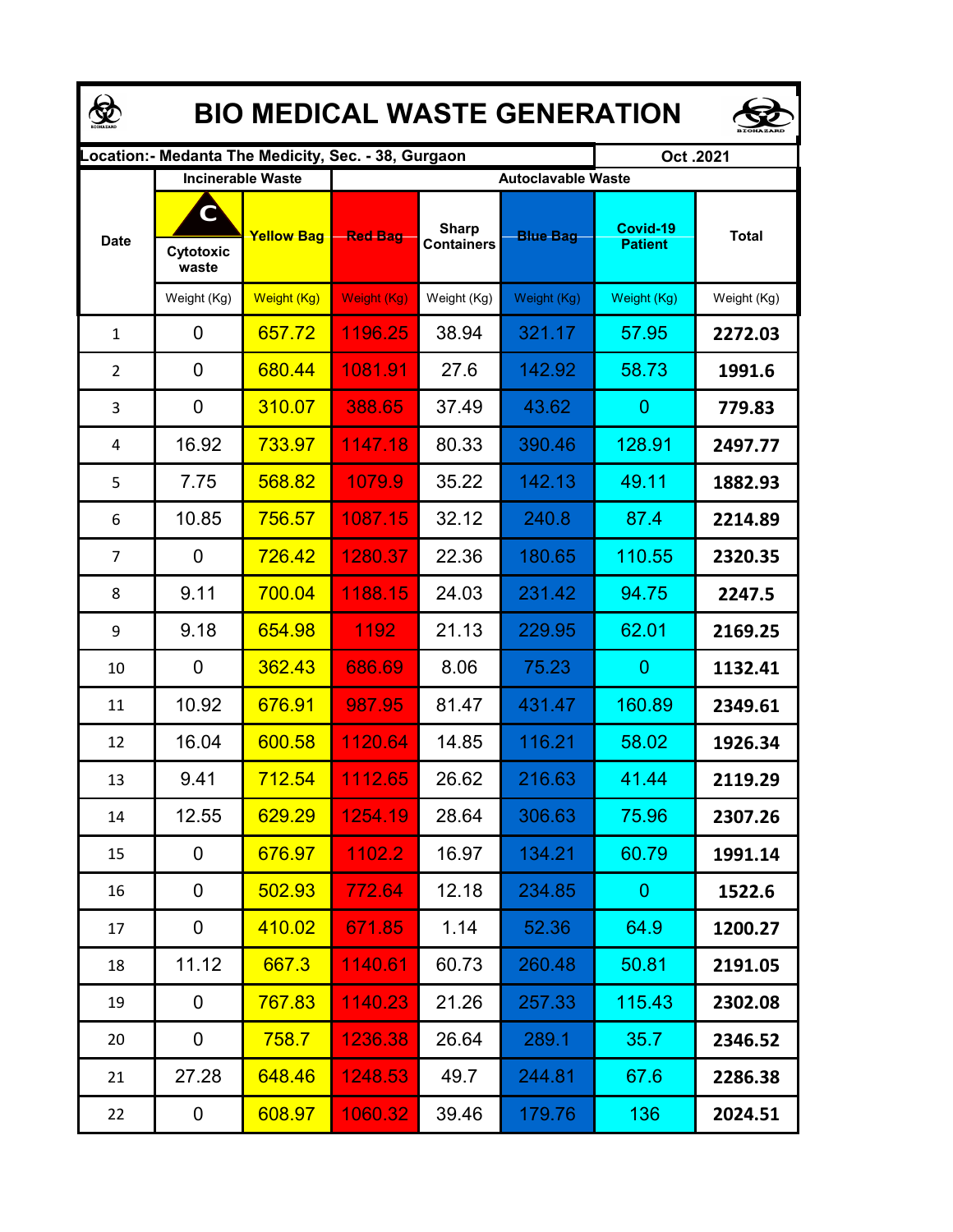| 23    | 14.84  | 770.28   | 1290.17  | 26.09  | 130.04  | 95.96          | 2327.38  |
|-------|--------|----------|----------|--------|---------|----------------|----------|
| 24    | 0      | 353.39   | 660.03   | 13.54  | 45.13   | $\overline{0}$ | 1072.09  |
| 25    | 8.4    | 574.08   | 947.17   | 46.62  | 280.26  | 120.1          | 1976.63  |
| 26    | 0      | 595.03   | 1000.89  | 19.98  | 174.66  | 81.05          | 1871.61  |
| 27    | 16.06  | 633.92   | 1250.66  | 30.95  | 199.23  | 63.2           | 2194.02  |
| 28    | 0      | 500.22   | 1283.03  | 26.84  | 166.4   | 73.9           | 2050.39  |
| 29    | 0      | 598.81   | 1186.32  | 53.1   | 196.57  | 58.8           | 2093.6   |
| 30    | 0      | 628.71   | 1268.6   | 26.85  | 173.94  | 74.6           | 2172.7   |
| 31    | 8.49   | 243.62   | 568.47   | 6.03   | 37.92   | $\overline{0}$ | 864.53   |
| TOTAL | 188.92 | 18710.02 | 32631.78 | 956.94 | 6126.34 | 2084.56        | 60698.56 |